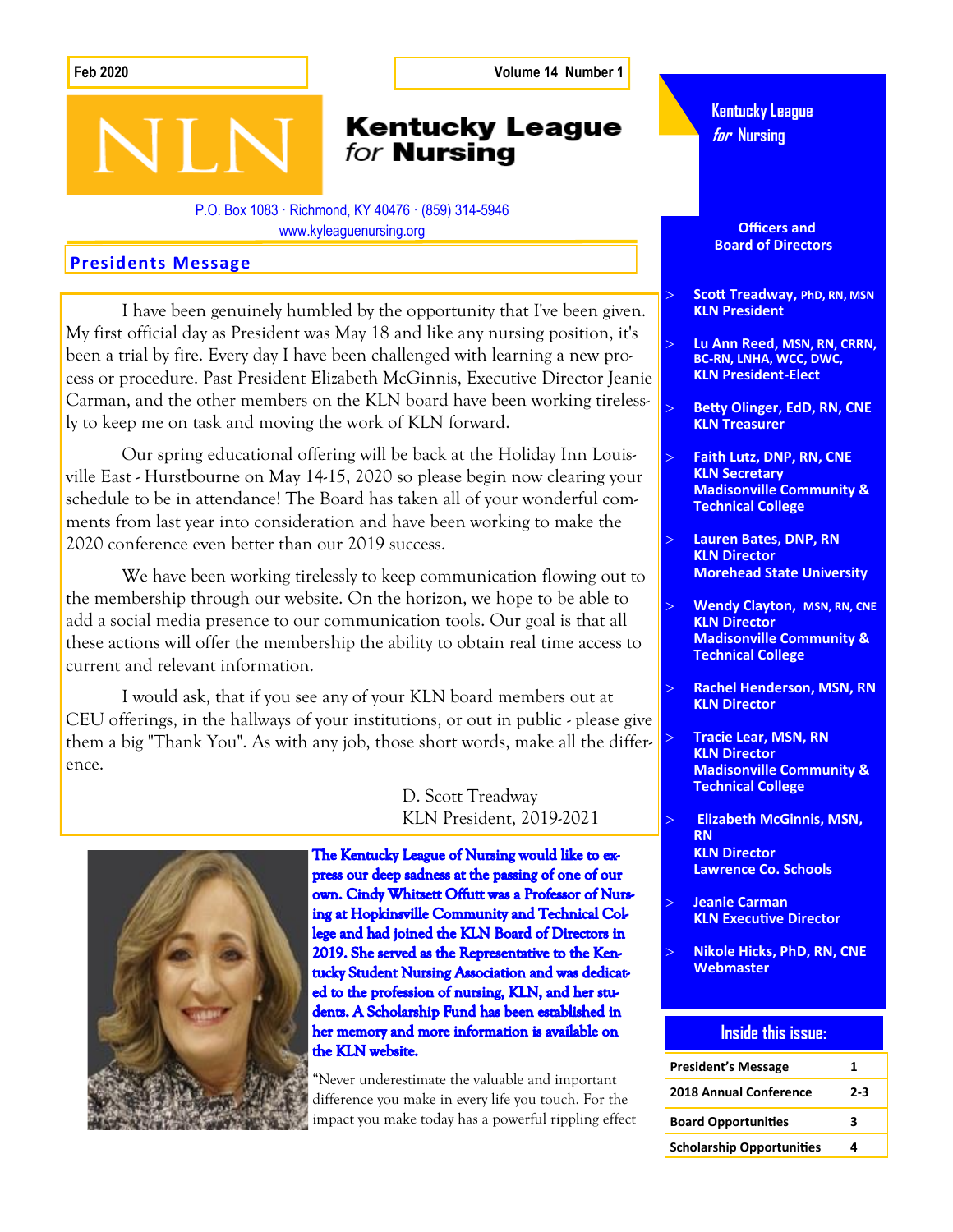◠

Page 2 **February 2020** 

### **The 16th Annual Nurse Educator Conference and Meeting**



**The annual conference will be held at the Holiday Inn East, Hurstbourne, in Louisville, KY., May 14-15, 2020! Our conference theme is "Next Generation Learning and Assessment" and we want to help you prepare to educate the next generation of nursing. Come join us for this exciting conference! Hope to see you there!** 

Please see **http://www.kyleaguenursing.org/** for further information regarding registration.

# **KEYNOTE SPEAKERS**



**Tim J. Bristol, PhD, RN, CNE, ANEF, FAADN, FAAN.** 

Tim Bristol is a faculty development, curriculum design, and NCLEX specialist. He has taught at all levels of nursing to include LPN, ADN, BSN, MSN, and PhD. Developing new programs, innovations in learning, and helping programs internationally, he is an expert in bringing the evidence-base of nursing, healthcare, and education to students and faculty at all levels. Through consultations, writing, and mentoring, Dr. Bristol assists faculty in identifying the competencies needed to effectively enhance programs for optimal student outcomes. He has certification as a nurse educator, is a fellow in the American Academy of Nursing, and is internationally known for bringing excitement through success to his colleagues and students. His motto: "Today we will learn how to learn."

# KLN Annual Conference May 15-16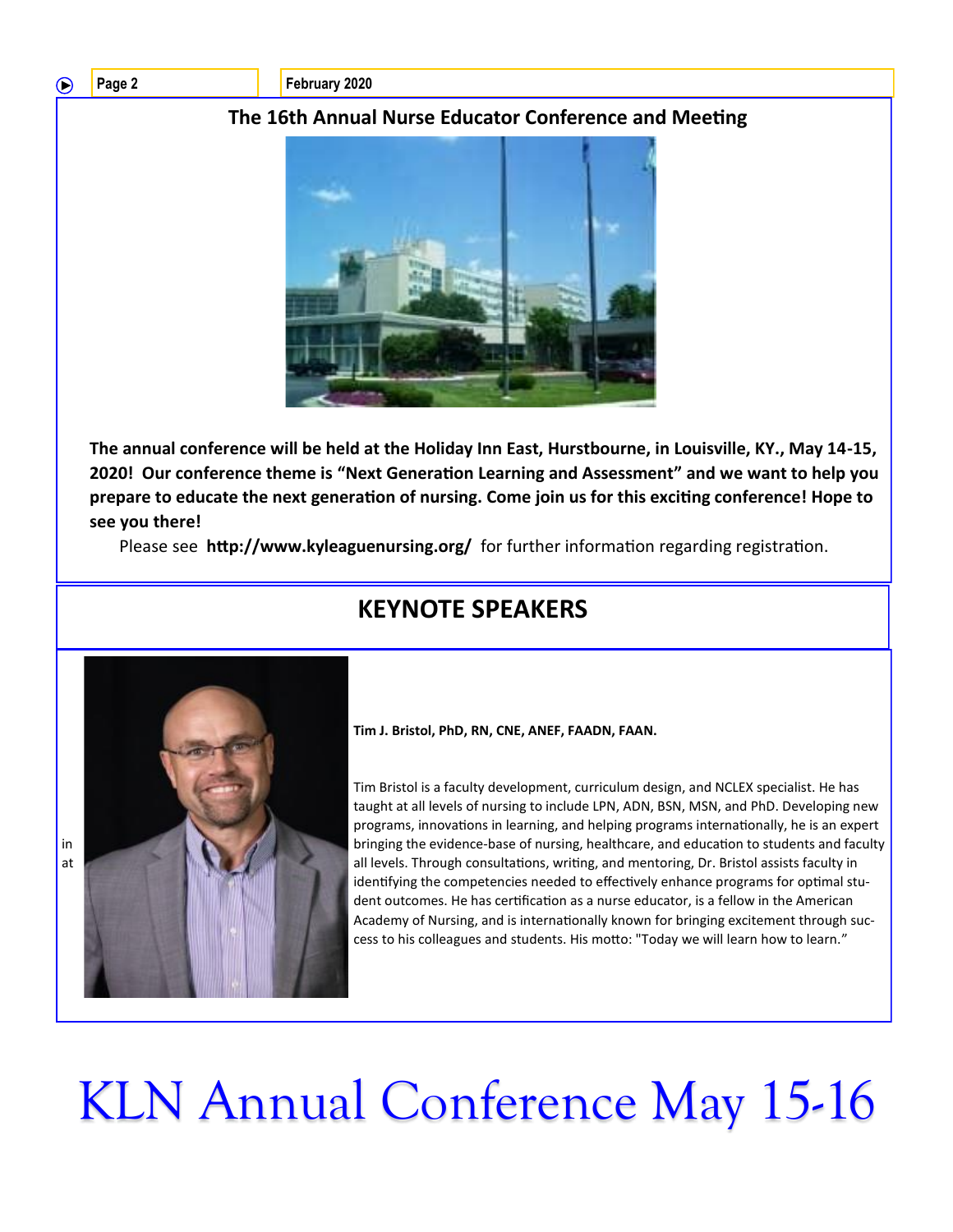$\bigcirc$ 

 $\blacksquare$ 

H

**Contract** 

## **KEYNOTE SPEAKERS cont.**



**National Council of State Boards of Nursing** (NCSBN) is an independent, not-for-profit organization through which nursing regulatory bodies act and counsel together on matters of common interest and concern affecting public health, safety and welfare, including the development of nursing licensure examinations

**Poster Presentation Applications are still being considered. Please see http://www.kyleaguenursing.org for an application and submit by April 15, 2020.** 

**Podium presentation applications are still being considered. Please see http://www.kyleaguenursing.org for an application and submit by March 15, 2020.** 

### **SPECIAL EVENING EVENT!**

Join us for another annual trip to the *DERBY DINNER PLAYHOUSE* for Thursday evening, May 14, 2020. We have reserved limited seats for the performance of "**Anything Goes".**  Admission includes buffet dinner, coffee, or tea. Other beverages or desserts may be purchased at additional cost. First come first serve. There are limited seats available!!! Don't forget to reserve a ticket when you complete your registration!

## **PROFESSIONAL SERVICE OPPORTUNITIES**

**\*\*Want to become a part of this great organization? KLN is looking for four positions– Secretary, Theasurer, and two Board of Directors. Elections will be held at the Annual Meeting in May!** 

**Responsibilities of Secretary:** Attend meetings of the board approximately monthly and record

minutes; communicate to members of the board and others minutes and other notices. (This is a sum**nary.** For full description see KLN webpage)

**Responsibilities of Treasurer:** Attend meetings approximately monthly; be in custody of all KLN funds; must be bonded. Makes a monthly finance report and is responsible for maintaining records of credits and accounts for KLN. (This is a summary. For full description visit KLN webpage)

**Responsibilities of Board of Directors include:** Attend meetings of the board approximately monthly August –May each year. Attend and assist at the annual meeting/convention in May each year. Assist in planning the annual convention. Other duties as assigned.